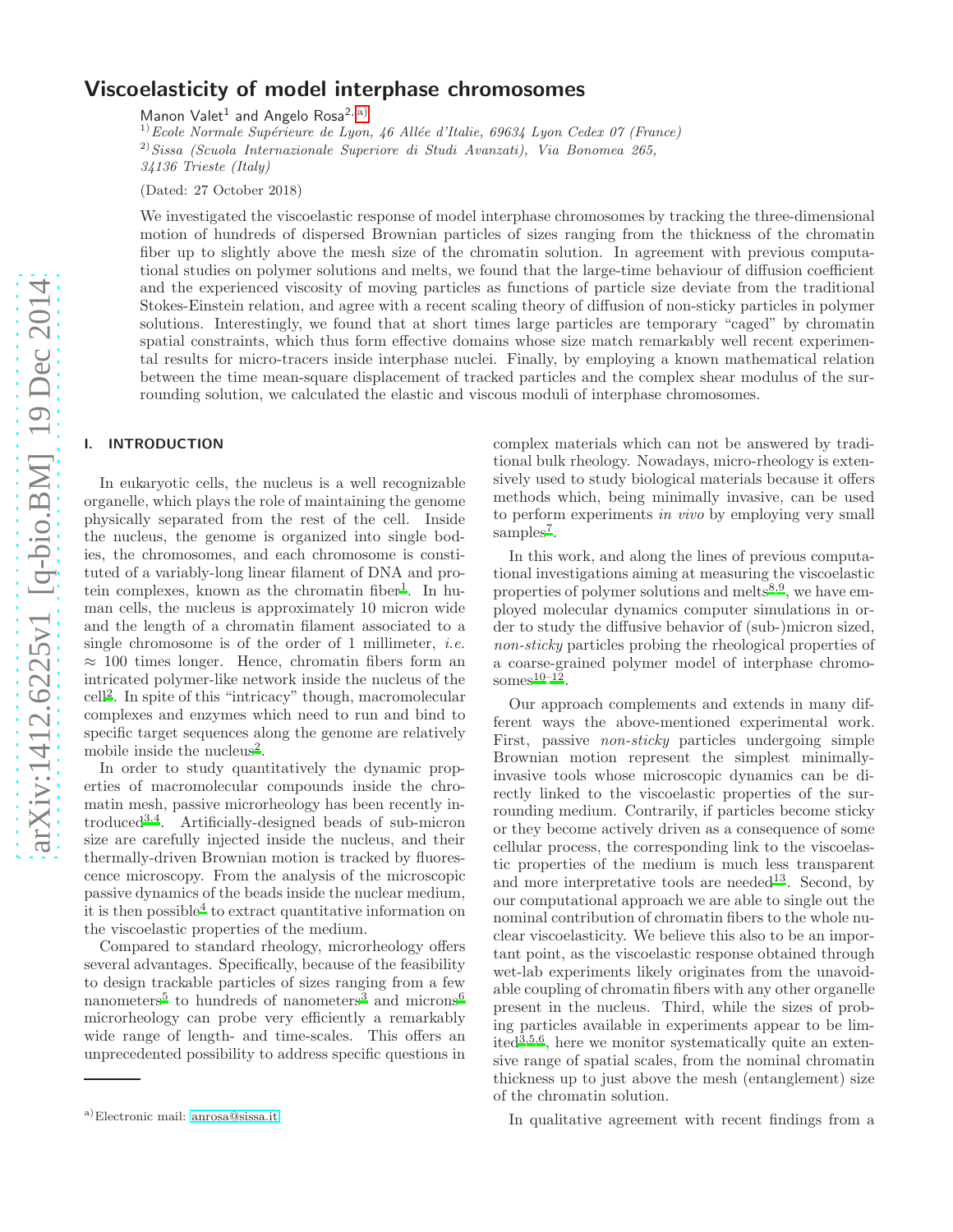computational study on entangled polymer melts<sup>[8](#page-9-7)</sup>, we found that the diffusive behavior of probe particles as a function of particle size deviates from the traditional Stokes-Einstein picture. Our results can be well under-stood instead in terms of a recently proposed<sup>[14](#page-9-12)</sup> scaling theory of diffusion of non-sticky particles in polymer solutions. We demonstrated further, that large particles at short time scales are temporary "caged" by chromatin spatial constraints, and remain confined to domains whose size match remarkably well recent experimental results for micro-tracers inside interphase nuclei. Finally, we calculated the elastic and viscous moduli of interphase chromosomes and found that, in the available frequency range, they are more liquid- than solid-like.

The paper is organized as follows: In Sec. [II,](#page-1-0) we describe the technical details of the chromosome polymer model, and the theoretical framework to study the viscoelastic properties of chromatin solution. In Sec. [III,](#page-3-0) we present our results. Finally, we conclude (Sec. [IV\)](#page-7-0) with a brief discussion and possible perspectives about future work.

## <span id="page-1-0"></span>II. MODEL & METHODS

## A. Simulation protocol I. Force field

In this work, the monomers used in the coarse representation of the chromatin fiber building the model chromosome and the non-sticky micro-probes were modeled as spherical particles, interacting through the following force field.

The intra-polymer interaction energy is the same as the one used in our previous works on the modeling of interphase chromosomes<sup>[10](#page-9-9)[,11](#page-9-13)[,15](#page-9-14)</sup>. It consists of the following terms:

<span id="page-1-1"></span>
$$
\mathcal{H}_{intra} = \sum_{i=1}^{N} [U_{FENE}(i, i+1) + U_{br}(i, i+1, i+2) + \sum_{j=i+1}^{N} U_{LJ}(i, j)]
$$
\n(1)

where  $N = 39154$  is the total number of monomers

2

.

constituting the ring polymer modeling the chromosome (Sec. IIC), and  $i$  and  $j$  run over the indices of the monomers. The latter are assumed to be numbered consecutively along the ring from one chosen reference monomer. The modulo- $N$  indexing is implicitly assumed because of the ring periodicity.

By taking the nominal monomer diameter,  $\sigma$  =  $30 \text{ nm} = 3000 \text{ bp}^{11}$  $30 \text{ nm} = 3000 \text{ bp}^{11}$  $30 \text{ nm} = 3000 \text{ bp}^{11}$ , the vector position of the *i*th monomer,  $\vec{r}_i$ , the pairwise vector distance between monomers i and j,  $\vec{d}_{i,j} = \vec{r}_j - \vec{r}_i$ , and its norm,  $d_{i,j}$ , the energy terms in Eq. [1](#page-1-1) are given by the following expressions:

1) The chain connectivity term,  $U_{FENE}(i, i + 1)$  is expressed as:

$$
U_{FENE}(i, i+1) = \begin{cases} -\frac{k}{2} R_0^2 \ln \left[ 1 - \left( \frac{d_{i,i+1}}{R_0} \right)^2 \right], d_{i,i+1} \le R_0\\ 0, d_{i,i+1} > R_0 \end{cases}
$$
(2)

where  $R_0 = 1.5\sigma$ ,  $k = 30.0\epsilon/\sigma^2$  and the thermal energy  $k_B T$  equals  $1.0e^{16}$  $1.0e^{16}$  $1.0e^{16}$ .

2) The bending energy has the standard Kratky-Porod form (discretized worm-like chain):

$$
U_{br}(i, i+1, i+2) = \frac{k_B T \xi_p}{\sigma} \left( 1 - \frac{\vec{d}_{i,i+1} \cdot \vec{d}_{i+1,i+2}}{d_{i,i+1} d_{i+1,i+2}} \right) (3)
$$

where  $\xi_p = 5.0\sigma = 150$  nm is the nominal persistence length<sup>[17](#page-9-16)</sup> of the chromatin fiber. We remind the reader, that this is equivalent to a Kuhn length,  $l_K = 2\xi_p =$  $300 \; \mathrm{mm}^{10}$  $300 \; \mathrm{mm}^{10}$  $300 \; \mathrm{mm}^{10}$ .

3) The excluded volume interaction between distinct monomers (including consecutive ones) corresponds to a purely repulsive Lennard-Jones potential:

<span id="page-1-4"></span>
$$
U_{LJ}(i,j) = \begin{cases} 4\epsilon [(\sigma/d_{i,j})^{12} - (\sigma/d_{i,j})^6 + 1/4], d_{i,j} \le \sigma 2^{1/6} \\ 0, d_{ij} > \sigma 2^{1/6} \end{cases}
$$
(4)

We model the monomer-particle  $(U_{mp})$  and the particle-particle  $(U_{pp})$  interactions by the potential en-ergy functions introduced by Everaers and Ejtehadi<sup>[18](#page-9-17)</sup> for studies on colloids.

 $U_{mp}$  is given by:

<span id="page-1-2"></span>
$$
U_{mp}(i,j) = \begin{cases} \frac{2R^3\sigma^3 A_{mp}}{9(R^2 - d_{i,j}^2)^3} \left[ 1 - \frac{(5R^6 + 45R^4d_{i,j}^2 + 63R^2d_{i,j}^4 + 15d_{i,j}^6)\sigma^6}{15(R - d_{i,j})^6(R + d_{i,j})^6} \right], \, d_{ij} < d_{mp} \\ 0, \, d_{ij} > d_{mp} \end{cases} \tag{5}
$$

where  $R = \frac{a}{2}$  is the particle radius,  $A_{mp} = 75.398 k_B T$ and  $d_{mp}$  is the relative potential cut-off. Since we model non-sticky particles, we took  $d_{mp}$  in correspondance of the minimum of  $U_{mp}$ .

 $U_{pp}$  is given by:

<span id="page-1-3"></span>
$$
U_{pp}(i,j) = \begin{cases} U_{a,pp}(i,j) + U_{r,pp}(i,j), d_{ij} < d_{pp} \\ 0, d_{ij} > d_{pp} \end{cases}
$$
(6)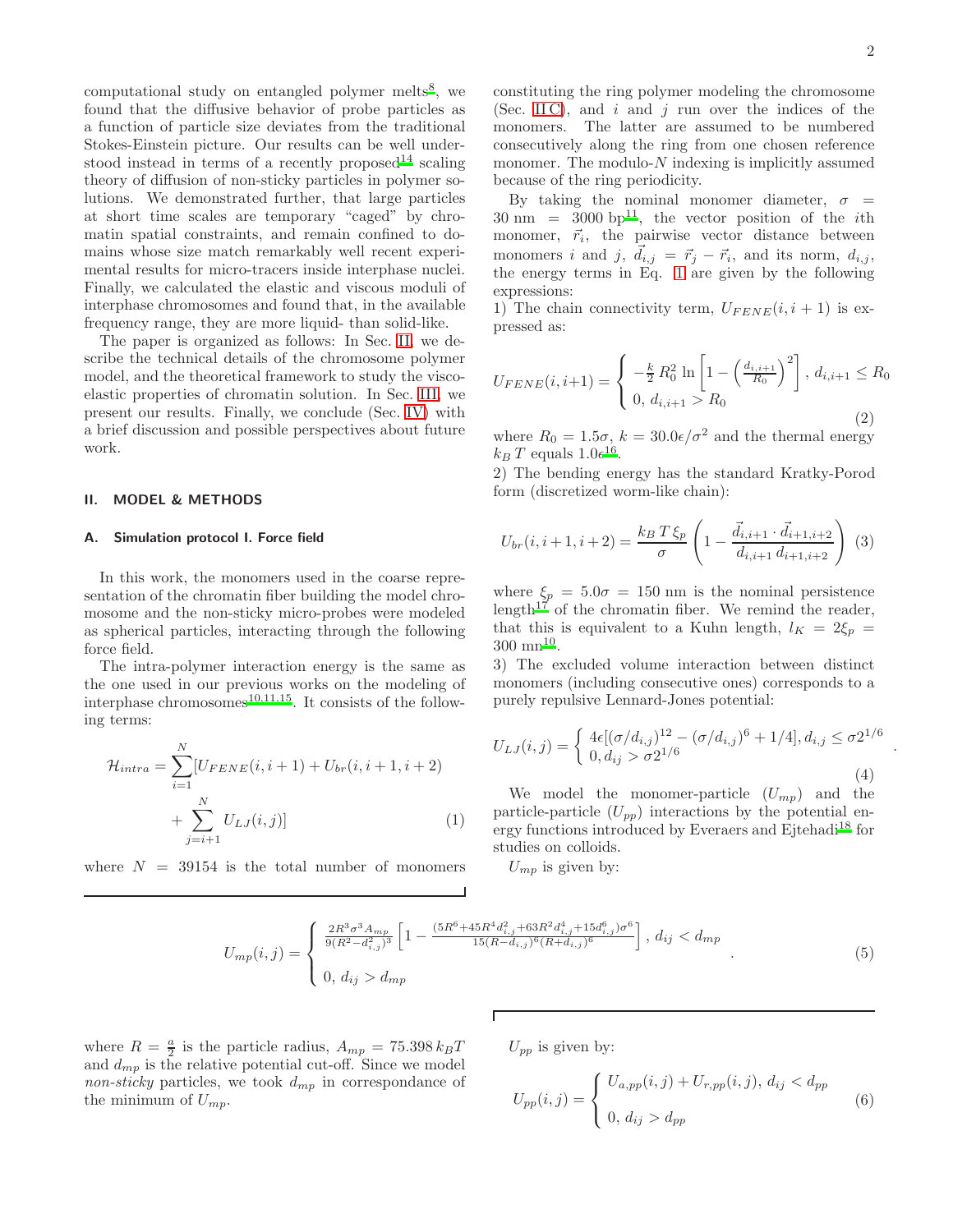where:

$$
U_{a,pp}(i,j) = -\frac{A_{pp}}{6} \left[ \frac{2R^2}{d_{i,j}^2 - 4R^2} + \frac{2R^2}{d_{i,j}^2} + \ln\left(\frac{d_{i,j}^2 - 4R^2}{d_{i,j}^2}\right) \right]
$$
  
(7)  

$$
U_{r,pp}(i,j) = \frac{A_{pp}}{37800} \frac{\sigma^6}{r} \left[ \frac{d_{i,j}^2 - 14Rd_{i,j} + 54R^2}{(d_{i,j} - 2R)^7} + \frac{d_{i,j}^2 + 14Rd_{i,j} + 54R^2}{(d_{i,j} + 2R)^7} - 2\frac{d_{i,j}^2 - 30R^2}{d_{i,j}^7} \right]
$$
(8)

| $\alpha$ |     | $a_{mp}$ | $a_{pp}$ | $D_{\infty}$                           | $\eta_{\infty}$ |
|----------|-----|----------|----------|----------------------------------------|-----------------|
| σ        | nm  | $\sigma$ | $\sigma$ | — 3 Г<br>$\times 10$<br>sec<br>$\mu$ m | $[Pa \cdot s'$  |
| 1.0      | 30  |          |          | 50.0                                   | 0.21            |
| 2.0      | 60  | 1.880    | 2.635    | 28.0                                   | 0.25            |
| 4.0      | 120 | 2.865    | 4.602    | 10.0                                   | 0.42            |
| 6.0      | 180 | 3.862    | 6.591    | 3.3                                    | 0.92            |
| 8.0      | 240 | 4.861    | 8.585    | 1.3                                    | 1.81            |
| 10.0     | 300 | 5.860    | 10.581   | 0.5                                    | 3.86            |

<span id="page-2-1"></span>TABLE I. Summary of parameters used in this work. a: diameter of dispersed particles expressed in Lennard-Jones " $\sigma = 30$  nm" and "nm" units.  $d_{mp}$  and  $d_{pp}$ : cut-off distances for monomer-particle (Eq. [5\)](#page-1-2) and particle-particle (Eq. [6\)](#page-1-3) interaction terms, respectively. For  $a = 1.0\sigma = 30$  nm, monomer-particle and particle-particle excluded volume interactions reduce to the same functional form as of monomer-monomer interaction, Eq. [4.](#page-1-4)  $D_{\infty} \equiv \lim_{\tau \to \infty} \frac{\delta x^2(\tau)}{6\tau}$  is the particle terminal diffusion coefficient. Values for different a are obtained as best fits to data reported in Fig. [2B](#page-5-0) on the time window  $[10^3 - 10^4]$  seconds.  $\eta_{\infty} \equiv \frac{k_B T}{2\pi (a+\sigma)D_{\infty}}$  is the corresponding terminal viscosity.

is the repulsive part. Here,  $A_{pp} = 39.478 k_BT$  and  $d_{pp}$  is the relative cut-off, again taken at the correspondence of the minimum of  $U_{pp}$ .

Values of  $d_{mp}$  and  $d_{pp}$  as functions of particle diameter a are summarized in Table [I.](#page-2-1) Notice, that for  $a = 1.0\sigma$ particle-particle and monomer-particle excluded volume interactions simply reduce to the same Lennard-Jones function as of monomer-monomer interaction, Eq. [4.](#page-1-4)

#### <span id="page-2-2"></span>B. Simulation protocol II. Molecular Dynamics simulations

As in our previous studies<sup>[10](#page-9-9)[,11](#page-9-13)[,15](#page-9-14)</sup>, polymer/particle dynamics was studied by using fixed-volume Molecular Dynamics simulations at *fixed monomer density*  $\rho = N/V =$  $0.1/\sigma^3$  with periodic boundary conditions<sup>[19](#page-9-18)</sup>. *V* is the volume of the region of the box accessible to polymer *i.e.* not occupied by the dispersed particles, hence the total volume of the simulation box is  $V_{box} = V + \frac{4\pi}{3} N_p R^3$ . With this choice: (1) polymer density matches the nominal nuclear DNA density of  $\approx 0.012$  bp/nm<sup>3</sup> which was used in our previous studies<sup>[10](#page-9-9)[,11](#page-9-13)[,15](#page-9-14)</sup>, and  $(2)$  the entanglement length  $L_e = 1.2 \mu m = 1.2 \times 10^5$  bps and the corre-

sponding tube diameter (mesh size)  $d_T = \sqrt{\frac{l_K L_e}{6}} \approx 245$  $nm^{10-12}$  $nm^{10-12}$  $nm^{10-12}$ , of the polymer solution (which are functions of fiber stiffness and density<sup>[20](#page-9-19)</sup>) are not affected by particles insertion. Interestingly, as reported by a recent study<sup>[9](#page-9-8)</sup> on microrheology of unentangled polymer melts, simulations at fixed V also guarantee that loss and storage moduli are minimally perturbed by the insertion of dispersed particles.

The system dynamics was integrated by using  $LAMMPS<sup>21</sup>$  $LAMMPS<sup>21</sup>$  $LAMMPS<sup>21</sup>$  with Langevin thermostat in order to keep fixed the temperature of the system to  $1.0k_BT$ . The elementary integration time step is equal to  $t_{int}$  =  $0.012\tau_{MD}$ , where  $\tau_{MD} = \sigma(m/\epsilon)^{1/2}$  is the Lennard-Jones time,  $m = M = 1$  are the chosen values<sup>[22](#page-9-21)</sup> for the mass of monomers and particles, respectively.  $\gamma = 0.5/\tau_{MD}$  is the monomer/particle friction coefficient<sup>[16](#page-9-15)</sup> which takes into account the corresponding interaction with a background implicit solvent. The total numerical effort corresponds to  $2.52 \times 10^7 \tau_{MD}$  per single run, amounting to  $\approx 10^4$  hours on single typical CPU. The first  $1.2 \times 10^6$ MD time steps have been discarded from the analysis of results.

#### <span id="page-2-0"></span>C. Simulation protocol III. Initial configuration

Construction of model chromosome conformation – In spite of the complexity of the chromatin fiber and the nuclear medium, three-dimensional chromosome conformations are remarkably well described by generic polymer models<sup>[23](#page-9-22)[–25](#page-9-23)</sup>. In particular, it was suggested<sup>[10](#page-9-9)[,26](#page-9-24)</sup> that the experimentally observed<sup>[27](#page-9-25)</sup> crumpled chromosome structure can be understood as the consequence of slow equilibration of chromatin fibers due to mutual chain uncrossability during thermal motion. As a consequence, chromosomes do not behave like equilibrated linear poly-mers in solution<sup>[28](#page-9-26)[,29](#page-9-27)</sup>. Instead, they appear rather similar to unlinked and unknotted circular (ring) polymers in entangled solution. In fact, under these conditions ring polymers are known to spontaneously segregate and form compact conformations<sup>[12](#page-9-10)[,24](#page-9-28)[,26](#page-9-24)</sup>, strikingly similar to images of chromosomes in live cells obtained by fluores-cence techniques<sup>[30](#page-9-29)</sup>.

Due to the typical large size of mammalian chro-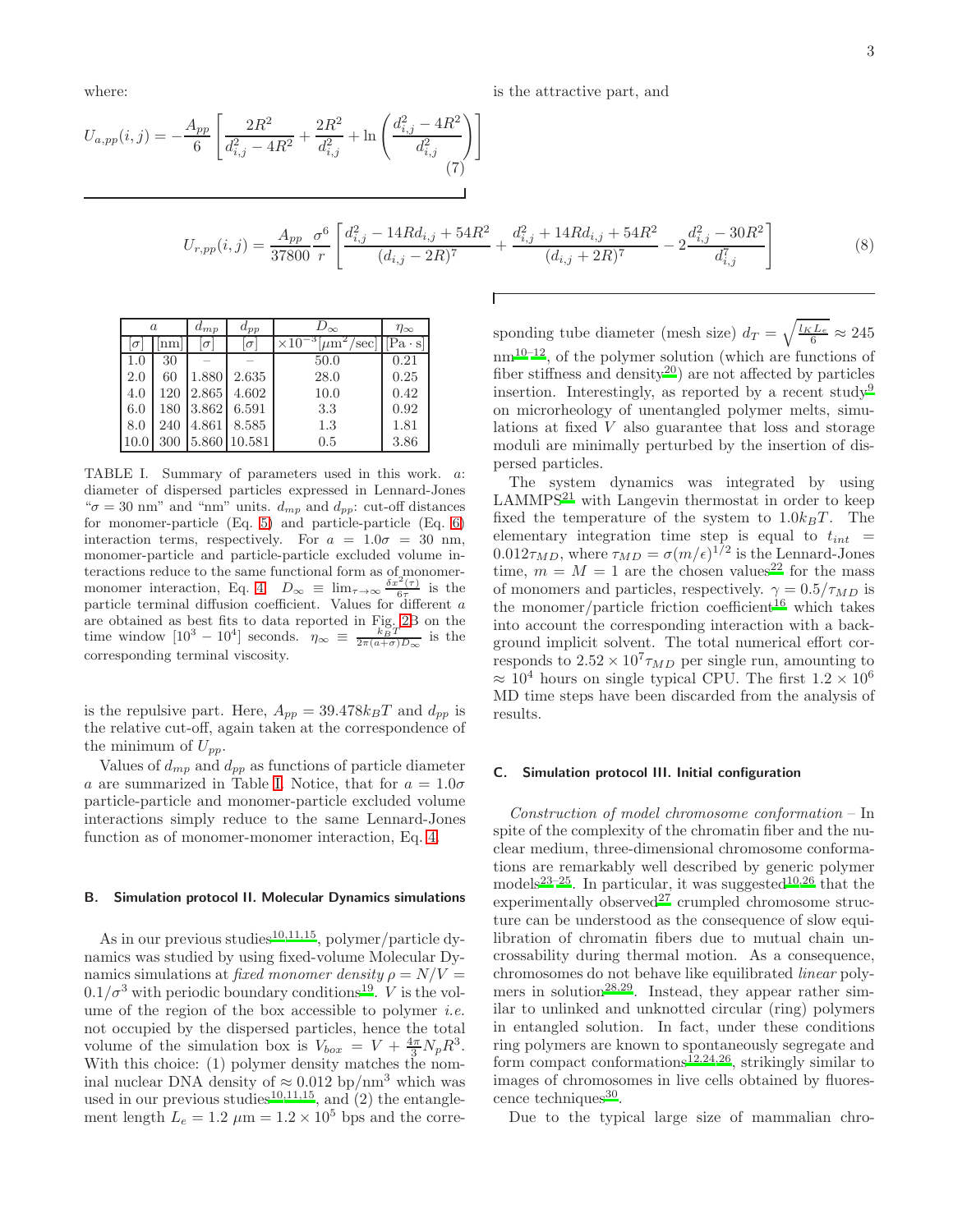4

mosomes ( $\sim 10^8$  basepairs of DNA), even minimalistic computational models would require the simulation of large polymer chains, with tens of thousands of beads or  $so^{10,11,15}$  $so^{10,11,15}$  $so^{10,11,15}$  $so^{10,11,15}$  $so^{10,11,15}$ . For these reasons, in this work we resort to our recent mixed Monte-Carlo/Molecular Dynamics multi-scale algorithm<sup>[12](#page-9-10)</sup>, in order to design a single, equilibrated ring polymer conformation at the nominal polymer density of  $\rho = 0.1/\sigma^3$  (Sec. [II B\)](#page-2-2). The ring is constituted by  $N = 39154$  monomer particles, which correspond to the average linear size of a mammalian chromosome with  $\approx 1.18 \times 10^8$  basepairs. By construction, the adopted protocol guarantees that the polymer has the nominal local features of the 30nm-chromatin fiber (stiffness, density and topology conservation) that have been already employed elsewhere<sup>[10](#page-9-9)[,11](#page-9-13)[,15](#page-9-14)</sup>. For the details of the multi-scale protocol, we refer the reader to  $\text{Ref.}^{12}$  $\text{Ref.}^{12}$  $\text{Ref.}^{12}$ .

Insertion of probe particles – In order to place  $N_p =$ 100 spherical particles of increasing radii inside the chromatin solution, we have proceeded as follows. First, we have inserted particles of radius  $= 1.0\sigma = 30$  nm at random positions inside the simulation box. We have carefully removed next unwanted overlaps with chromatin monomers by a short MD run ( $\approx 100\tau_{MD}$ ) with the LAMMPS option NVE/LIMIT, which limits the maximum distance a particle can move in a single time-step,  $\sec^{31}$  $\sec^{31}$  $\sec^{31}$ . At the end of this run, we have gently inflated the simulation box so to reestablish the correct polymer density of  $\rho = 0.1/\sigma^3$ . Initial configurations with particles of larger radius are obtained from initial configurations with particles with the immediately smaller radius, by making use again of the NVE/LIMIT option in order to gently remove possible overlaps, followed again by gentle inflation of the simulation box.

#### <span id="page-3-3"></span>D. Particle-tracking microrheology

Microrheology<sup>[32](#page-9-31)</sup> employs the diffusive thermal motion of particles dispersed in a medium in order to derive the complex shear modulus  $\hat{G}(\omega) = G'(\omega) + iG''(\omega)$  of the medium<sup>[32](#page-9-31)</sup>. Following Mason and Weitz<sup>32</sup>, the motion of each dispersed particle is described by a generalised Langevin equation:

<span id="page-3-1"></span>
$$
M\frac{d\mathbf{v}(t)}{dt} = -\int_0^t \gamma(t-\tau)\mathbf{v}(\tau)d\tau + \mathbf{f}(t),\qquad(9)
$$

where  $M$  is the mass of the particle,  $\bf{v}$  is its velocity,  $f(t)$  represents the stochastic force acting on the particle consequent from its interaction with the surrounding visco-elastic medium, and the function  $\gamma(t)$  represents the (time-dependent) memory kernel. Eq. [9](#page-3-1) is complemented by the fluctuation-dissipation relation:

$$
\langle \mathbf{f}(t) \cdot \mathbf{f}(t') \rangle = 6 k_B T \gamma (t - t') \,. \tag{10}
$$

By taking the Laplace transform<sup>[33](#page-9-32)</sup> of Eq. [9](#page-3-1) one gets:

$$
Ms \tilde{\mathbf{v}}(s) - M\mathbf{v}(0) = -\tilde{\gamma}(s)\tilde{\mathbf{v}}(s) + \tilde{\mathbf{f}}(s), \qquad (11)
$$

or

<span id="page-3-2"></span>
$$
\tilde{\mathbf{v}}(s) = \frac{M\mathbf{v}(0) + \tilde{\mathbf{f}}(s)}{Ms + \tilde{\gamma}(s)}.
$$
\n(12)

Then, by multiplying Eq. [12](#page-3-2) by  $\mathbf{v}(0)$  and taking the thermal average we get:

$$
\langle \tilde{\mathbf{v}}(s) \cdot \mathbf{v}(0) \rangle = \frac{M \langle \mathbf{v}(0)^2 \rangle + \langle \tilde{\mathbf{f}}(s) \cdot \mathbf{v}(0) \rangle}{Ms + \tilde{\gamma}(s)} = \frac{3k_B T}{Ms + \tilde{\gamma}(s)},
$$
\n(13)

where we have used the equipartition relation  $M\langle \mathbf{v}(0)^2\rangle = 3k_BT$  and the result  $\langle \tilde{\mathbf{f}}(s) \cdot \mathbf{v}(0)\rangle = 0^9$  $\langle \tilde{\mathbf{f}}(s) \cdot \mathbf{v}(0)\rangle = 0^9$ . The average thermal motion of the dispersed particle is defined through the time mean-square displacement,  $\delta x^2(\tau) \equiv \langle (\mathbf{x}(t + \tau) - \mathbf{x}(t))^2 \rangle$ , where  $\mathbf{x}(t) = \int_0^t \mathbf{v}(t') dt' + \mathbf{x}(0)$  is particle position at time t. Since  $\delta x^2(\tau) = 2 \int_0^{\tau} (\tau - t) \langle \mathbf{v}(t) \cdot \mathbf{v}(0) \rangle dt$ , or  $\delta \tilde{x}^2(s) = \frac{2}{s^2} \langle \tilde{\mathbf{v}}(s) \cdot \mathbf{v}(0) \rangle$ , the Laplace transform of the memory kernel  $\tilde{\gamma}(s)$  can be expressed as a function of the Laplace transform of the mean-square displacement,  $\delta \tilde{x}^2(s)$ :

$$
\tilde{\gamma}(s) = \frac{6k_B T}{s^2 \delta \tilde{x}^2(s)} - Ms. \tag{14}
$$

By assuming<sup>[32](#page-9-31)</sup> that  $\tilde{\gamma}(s)$  is proportional to the bulk frequency-dependent viscosity of the fluid,  $\tilde{\eta}(s)$ , we get finally:

$$
\tilde{\eta}(s) = \frac{\tilde{\gamma}(s)}{\nu \pi a},\tag{15}
$$

as in the case of a standard viscous fluid. The parameter  $\nu$  depends on the boundary condition at the particle surface<sup>[34](#page-9-33)</sup>: for sticky boundary condition  $\nu = 3$  and for slip boundary condition  $\nu = 2$ . The Laplace-transform of the *shear modulus*  $\tilde{G}(s) = s \tilde{\eta}(s)$  is given by:

$$
\tilde{G}(s) = \frac{s}{\nu \pi a} \left[ \frac{6k_B T}{s^2 \delta \tilde{x}^2(s)} - M s \right] \approx \frac{6 k_B T}{\nu \pi a s \delta \tilde{x}^2(s)}, \quad (16)
$$

where the last expression is obtained by neglecting the inertia term<sup>[32](#page-9-31)</sup>. Finally, the complex shear modulus  $\hat{G}(\omega)$ as a function of frequency  $\omega$  is obtained from  $\tilde{G}(s)$  by analytical continuation upon substitution of "s" with " $i\omega$ ":  $\hat{G}(\omega) = -i \frac{6 k_B T}{\nu \pi a \omega \delta \tilde{x}^2 (s = i\omega)}$ . Its real  $(G'(\omega))$  and imaginary  $(G''(\omega))$  parts correspond to the so-called storage and loss moduli and are a measure of the elastic and viscous properties of the solution<sup>[29](#page-9-27)</sup>, respectively.

## <span id="page-3-0"></span>III. RESULTS

Before proceeding to analyse our results on the diffusion of particles dispersed in the chromatin solution, we validated our system setup whether (1) the chromosome conformation is not perturbed by the insertion of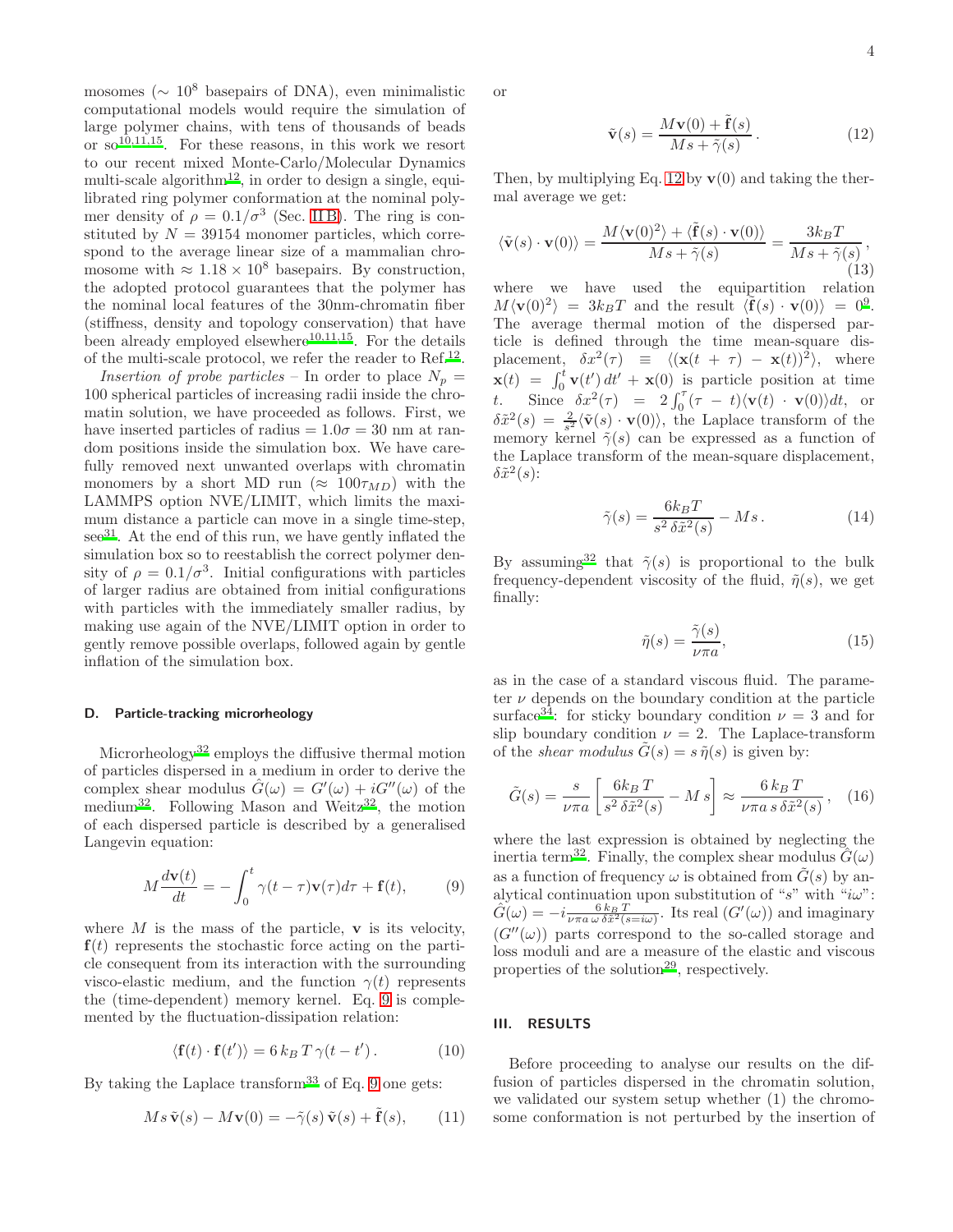

<span id="page-4-0"></span>FIG. 1. (A) Average-square internal distances,  $\langle R^2(L) \rangle$ , between pairs of monomers at genomic separation, L, along the ring.  $L$  is taken up to  $1/4$  of the entire ring contour length  $(\approx 118 \text{ Mbp})$ . (B) Time mean-square displacement  $\delta x^2(\tau)$  of dispersed particles in the absence of the polymer. Color code is as in panel A.

particles, and (2) particles diffusion is exclusively influenced by particle-chromatin interaction and not by particle-particle interactions. In order to test (1), as a measure of chromosome conformation we considered the average-square internal distances  $\langle R^2(L) \rangle^{10}$  $\langle R^2(L) \rangle^{10}$  $\langle R^2(L) \rangle^{10}$  between pairs of chromatin beads at genomic distance, L. Fig. [1A](#page-4-0) shows plots of  $\langle R^2(L) \rangle$  for all sizes of dispersed particles. The almost perfect match between different curves shows that, on average, the polymer maintains the same spatial conformation. In order to test (2), we removed the chromosome and measured particle diffusion then. Fig. [1B](#page-4-0) shows that particles diffuse normally with diffusion coefficients barely depending on particle size. Hence, even if particle-particle collisions were not completely excluded from our system, their effect is small, in particular it is much smaller than the effect due to collisions between particles and chromatin monomers (see Fig. [2](#page-5-0) below). Of course, the effect of particle-particle collisions can be reduced even further by considering a larger polymer system at the same number of diffusing particles,  $N_p$ .

After validation of our model, we proceeded to analyse the dynamics of dispersed particles in the presence of the polymer and as a function of particle diameter, a. We considered first the time mean-square displacement,  $\delta x^2(\tau)$ , of the particles, and the corresponding instantaneous diffusion coefficient and viscosity respectively defined as  $D(\tau) = \frac{\delta x^2(\tau)}{6\tau}$  $\frac{\hbar^2(\tau)}{6\tau}$  and  $\eta(\tau) = \frac{k_B T}{2\pi (a+\sigma) D(\tau)}$ , where " $a+\sigma$ " is the cross-diameter of the dispersed particle and the slip boundary condition applies  $34$ .

Table [I](#page-2-1) and Fig. [2](#page-5-0) summarize our results. We found that, after a short ballistic time regime, small particles with  $a = 30$  nm and  $a = 60$  nm diffuse normally,  $\delta x^2(t) = 6D_{\infty}t$ , with terminal diffusion coefficients  $D_{\infty} \equiv \lim_{\tau \to \infty} \frac{\delta x^2(\tau)}{6\tau} \approx 5 \times 10^{-2} \mu \text{m}^2/\text{s}$  and  $D_{\infty} \approx 3 \times 10^{-2} \mu \text{m}^2/\text{s}$ , respectively, corresponding to terminal viscosities  $\eta_{\infty} \equiv \frac{k_B T}{2\pi (a+\sigma)D_{\infty}} \approx 0.21$  Pa·s and  $\eta_{\infty} \approx 0.25$  Pa·s. As particle size was increased from  $a = 120$  to  $a = 300$  nm, we observed: (1) the appearance of a small-time anomalous regime  $\delta x^2(\tau) \sim \tau^{\alpha}$ with  $\alpha$  slowly approaching 0.5<sup>[14](#page-9-12)</sup> for large a, (2) a dramatic drop in the terminal diffusion coefficient down to  $\approx 5 \times 10^{-4} \mu m^2$ /s, and (3) an increase of the corresponding viscosity with particle size up to  $\approx 4$  Pa·s.

We interpreted our results at the light of the scaling argument discussed by Cai et  $al^{14}$  $al^{14}$  $al^{14}$ . As in the case of any general polymer solution, our model chromatin mesh can be characterized by two fundamental quanti-ties<sup>[10](#page-9-9)[,28](#page-9-26)[,29](#page-9-27)</sup>: (1) the fiber stiffness, measured in terms of the Kuhn length  $l_K = 300$  nm =  $3 \times 10^4$  basepairs, and (2) the entanglement length,  $L_e = 1.2 \,\mu \text{m} = 1.2 \times 10^5$ basepairs, which is a function of chromatin stiffness and density[10](#page-9-9)[,20](#page-9-19) and represents the characteristic chain contour length value above which polymers start to entangle. Kinetic properties of the chromatin solution are affected by entanglements on length scales larger than the so-called tube diameter (or mesh size) of the solution,  $d_T = \sqrt{\frac{l_K L_e}{6}} \approx 245$  nm, and on time scales larger than the entanglement time,  $\tau_e \approx 32$  seconds<sup>[10](#page-9-9)</sup>. According to Cai  $et$   $al$ <sup>[14](#page-9-12)</sup>, since particle size is at most only slightly larger than  $d_T$  (see Table [I\)](#page-2-1), entanglements are not expected to affect significantly particle diffusion. Under these conditions, particle dynamics is coupled to the "Rouse-like" relaxation modes of chromatin segments with contour length shorter than  $L_e$ , namely made of  $n_K(\tau) \sim (\tau/\tau_K)^{1/2}$  Kuhn segments and having spatial size ~  $l_K n_K(\tau)^{1/2} \sim l_K (\tau/\tau_K)^{1/4}$ . The corresponding chromatin viscosity is given<sup>[29](#page-9-27)</sup> then by  $\eta(\tau) \sim \eta_K n_K(\tau) \sim \eta_K (\tau/\tau_K)^{1/2}$  where  $\eta_K$  and  $\tau_K$  are the viscosity and relaxation time of a Kuhn segment, respectively. The mean-square displacement of the particle is then given by  $\delta x^2(\tau) \sim \frac{k_B T}{a \eta(\tau)} \tau \sim \frac{k_B T}{a \eta_K} (\tau \tau_K)^{1/2}$ , up to time-scale  $\tau_r$  where polymer sections become comparable to particle size  $l_K (\tau_r/\tau_K)^{1/4} \sim a$  or  $\tau_r \sim \tau_K (a/l_K)^4$ . On longer time-scales, particle displacement is normal,  $\delta x^2(\tau) \sim \frac{k_B T}{a \eta(\tau_r)} \tau$ , with terminal diffusion coefficient  $D_{\infty} \sim \frac{k_B T}{a \eta(\tau_r)} \sim 1/a^3$  and viscosity  $\eta_{\infty} \sim \frac{1}{a D_{\infty}} \sim a^2$ .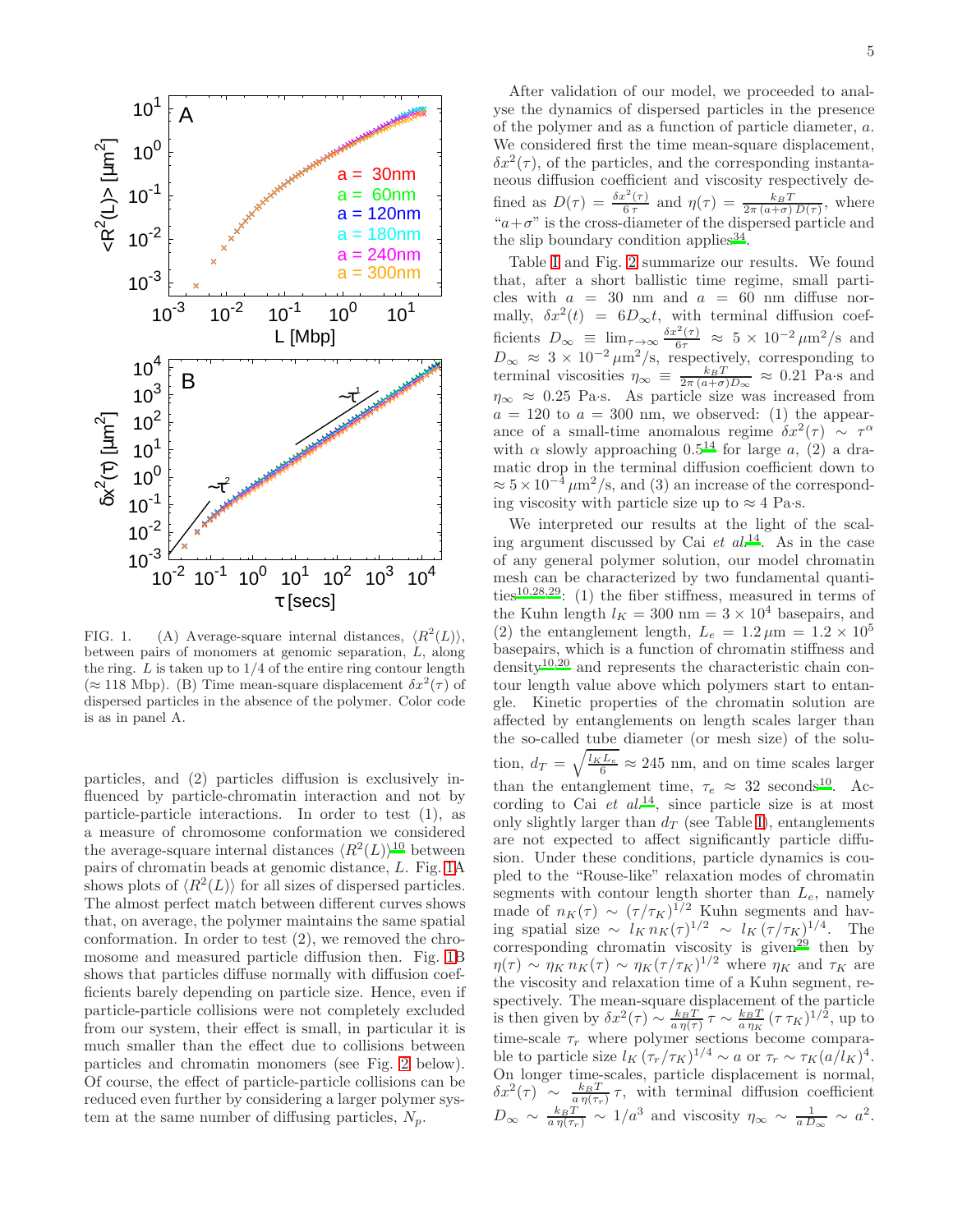

<span id="page-5-0"></span>FIG. 2. (A) Time mean-square displacement,  $\delta x^2(\tau)$ , of particles of diameter a dispersed in the polymer (chromatin) solution. At short times and for large particle sizes, we observe an anomalous behavior  $\delta x^2(\tau) \approx \tau^{\alpha}$ , with  $\alpha$  slowly approaching 0.5 as predicted by Cai et al.<sup>[14](#page-9-12)</sup>. For comparison, vertical dashed lines mark the position of the nominal entanglement time  $\tau_e \approx 32$ seconds<sup>[10](#page-9-9)</sup> of chromatin solution. (B) Corresponding diffusion coefficient,  $D(\tau) = \delta x^2(\tau)/6\tau$ . At lag-times longer than  $\tau_e$ , diffusion becomes normal and D takes a constant value. (C) Corresponding viscosities,  $\eta(\tau) = \frac{k_B T}{2\pi (a+\sigma) D(\tau)}$ .



<span id="page-5-1"></span>FIG. 3. Long-time limit of particle diffusion coefficient,  $D_{\infty}$  $(\Box)$ , and particle viscosity,  $\eta_{\infty}$  ( $\circ$ ), as a function of particle diameter, a. Power-laws correspond to theoretical predictions by Cai et  $al^{14}$  $al^{14}$  $al^{14}$ . In particular, deviation from the intermediate power-law behavior  $\sim a^{-3}$  for  $D_{\infty}$  and  $\sim a^2$  for  $\eta_{\infty}$  arise when particle size becomes comparable to the tube diameter of chromatin solution,  $d_T \approx 245$  nm<sup>[10](#page-9-9)</sup>.

Fig. [3](#page-5-1) summarizes our results for  $D_{\infty}$  and  $\eta_{\infty}$  showing good agreement with theoretical predictions. Nonetheless, we report some deviation from the predicted behavior when the particle size reaches the nominal tube diameter  $d_T \approx 245$  nm (rightmost symbols in Fig. [3\)](#page-5-1).

In spite of the reported evidence that particle dynamics appears to be dominated by the relaxational Rouse modes of chromatin linear sections  $\langle L_e, \rangle$  we found that entanglements play nonetheless a (although quite more subtle) role: in fact, they lead to the formation of effective "domains" which cage the particles. In order to show that, we computed the probability distribution functions,  $P(\delta x(\tau))$ , of particle displacements  $\delta x(\tau) \equiv \mathbf{x}(t + \tau) - \mathbf{x}(t)$  at lag-times  $\tau$ . To fix the ideas, we chose lag-times  $\tau = 0.24, 2.4, 24, 240$  s for all particle sizes, see Fig. [4.](#page-6-0) Interesting features emerge

upon calculation of the corresponding scaling plots (insets) obtained by substitutions  $\delta x(\tau) \to \delta x(\tau) / \sqrt{\delta x^2(\tau)}$ and  $P(\delta x(\tau)) \to P(\delta x(\tau)) \delta x^2(\tau)^{3/2}$ . In particular, at long lag-times and for all particle sizes, the distribution is described by a simple Gaussian,  $P(\delta x(\tau))$  =  $\left(\frac{3}{2\pi\,\delta x^2(\tau)}\right)^{3/2}$  $\exp\left(-\frac{3(\delta x(\tau))^2}{2\delta x^2(\tau)}\right)$  $\left(\frac{(\delta x(\tau))^2}{2\delta x^2(\tau)}\right)$  (black lines). At short lag-times, the Gaussian distribution holds for small particles only. In fact, at large particle sizes and small  $\delta x(\tau)$ ,  $P(\delta x(\tau))$  shows significant deviations from the Gaussian behavior which can be understood in terms of partial trapping due to the emerging topological constraints<sup>[8](#page-9-7)</sup>. This conclusion is further supported (see Fig. [5\)](#page-7-1) by the behaviour of the distribution function  $Q(\theta_\tau)$  of angles  $\theta_{\tau} \equiv \cos^{-1}$  $\int \frac{(\mathbf{x}(t+\tau)-\mathbf{x}(t))\cdot(\mathbf{x}(t+2\tau)-\mathbf{x}(t+\tau))}{\tau(t+\tau)}$  $\frac{\mathbf{x}(t+\tau)-\mathbf{x}(t))\cdot(\mathbf{x}(t+2\tau)-\mathbf{x}(t+\tau))}{\mathbf{x}(t+\tau)-\mathbf{x}(t)\|\mathbf{x}(t+2\tau)-\mathbf{x}(t+\tau)\|}$ between  $\tau$ lagged particle vector displacements taken consecutively along the trajectory. At  $\tau = 0.24$  s,  $Q(\theta_{\tau})$  for small particles diameters of 30 and 60 nm match the random distribution  $Q(\theta_\tau) = \sin(\theta_\tau)/2$  (black solid lines in Fig. [5\)](#page-7-1). For larger particle sizes,  $Q(\theta_\tau)$  is constantly shifted towards higher values of  $\theta_{\tau}$ , which is compatible with the picture where particles revert their motion frequently as the consequence of trapping inside chromatin domains. Finally, at large  $\tau$  where particle motion is diffusive for all particle sizes,  $Q(\theta_\tau)$  becomes compatible again with the random distribution (see corresponding panels in Fig. [5\)](#page-7-1), as expected.

To complete our analysis, we calculated the storage  $(G'(\omega))$  and loss  $(G''(\omega))$  modulus of the chromatin solution from, respectively, the real and imaginary part of the complex shear modulus  $\hat{G}(\omega) = -i \frac{3 k_B^2 T}{\pi (a + \sigma) \omega \delta \tilde{x}^2 (s = i\omega)},$ see Sec. [II D.](#page-3-3) For the generic case where particle motion is subdiffusive at short times and diffusive at large times, the mean-square displacement can be phenomenologically described by  $\delta x^2(\tau) = 6D_\alpha \tau^\alpha + 6D_\infty \tau$  where  $D_{\alpha}$  is the (generalized) diffusion coefficient associated to the anomalous time regime with exponent  $0 < \alpha < 1$ . In this case,  $\delta \tilde{x}^2(s) = 6D_\alpha \Gamma(\alpha + 1) s^{-(\alpha+1)} + 6D_\infty s^{-2}$ . After some algebra,  $G'(\omega)$  and  $G''(\omega)$  are given by the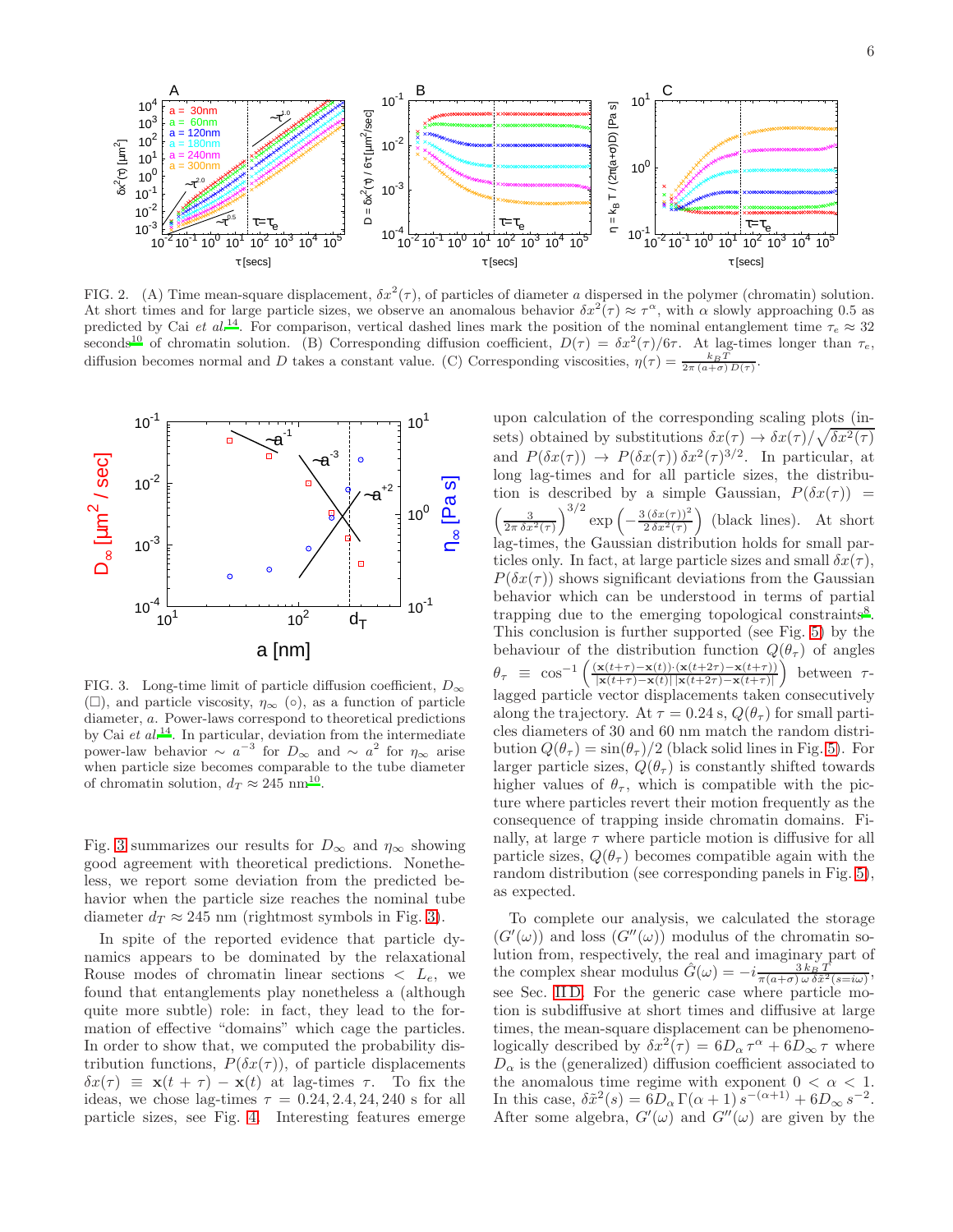

<span id="page-6-0"></span>FIG. 4. Distribution function,  $P(\delta x(\tau))$ , of particle displacements,  $\delta x(\tau) = |\mathbf{x}(t + \tau) - \mathbf{x}(t)|$ , for different values of lag-times τ (see captions). Insets: data rescaled according to  $\delta z(\tau) = \delta x(\tau)/\sqrt{\delta x^2(\tau)}$  and  $P(\delta z(\tau)) = P(\delta x(\tau))\delta x^2(\tau)^{3/2}$ . At long lag-times, rescaled data are described by a universal Gaussian function  $P(\delta z(\tau)) = \left(\frac{3}{2\pi}\right)^{3/2} \exp\left(-\frac{3}{2}\delta z(\tau)^2\right)$  (black solid lines), as expected. At short lag-times  $\tau$  and large particle sizes,  $P(\delta z(\tau))$  deviates significantly from Gaussian behavior.

following expressions:

$$
G'(\omega) = \frac{3 k_B T}{\pi (a + \sigma)} \frac{6 D_\alpha \Gamma(\alpha + 1) \cos(\pi \alpha/2) \omega^{-\alpha}}{(6 D_\alpha \Gamma(\alpha + 1) \cos(\pi \alpha/2) \omega^{-\alpha})^2 + (6 D_\alpha \Gamma(\alpha + 1) \sin(\pi \alpha/2) \omega^{-\alpha} + 6 D_\infty \omega^{-1})^2}
$$

$$
G''(\omega) = \frac{3 k_B T}{\pi (a + \sigma)} \frac{6 D_\alpha \Gamma(\alpha + 1) \sin(\pi \alpha/2) \omega^{-\alpha} + 6 D_\infty \omega^{-1}}{(6 D_\alpha \Gamma(\alpha + 1) \cos(\pi \alpha/2) \omega^{-\alpha})^2 + (6 D_\alpha \Gamma(\alpha + 1) \sin(\pi \alpha/2) \omega^{-\alpha} + 6 D_\infty \omega^{-1})^2}.
$$
(17)

In the limit  $\omega \rightarrow 0$  they simplify to:

<span id="page-6-1"></span>
$$
G'(\omega) = \frac{k_B T}{2\pi (a + \sigma) D_{\infty}} \frac{D_{\alpha} \Gamma(\alpha + 1)}{D_{\infty}} \cos(\pi \alpha / 2) \omega^{2 - \alpha}
$$

$$
G''(\omega) = \frac{k_B T}{2\pi (a + \sigma) D_{\infty}} \omega.
$$
(18)

Notice, that in this limit  $G'(\omega)$  is always  $\langle G''(\omega) \rangle$  and that the coefficient of  $G''(\omega)$  is just the terminal viscosity,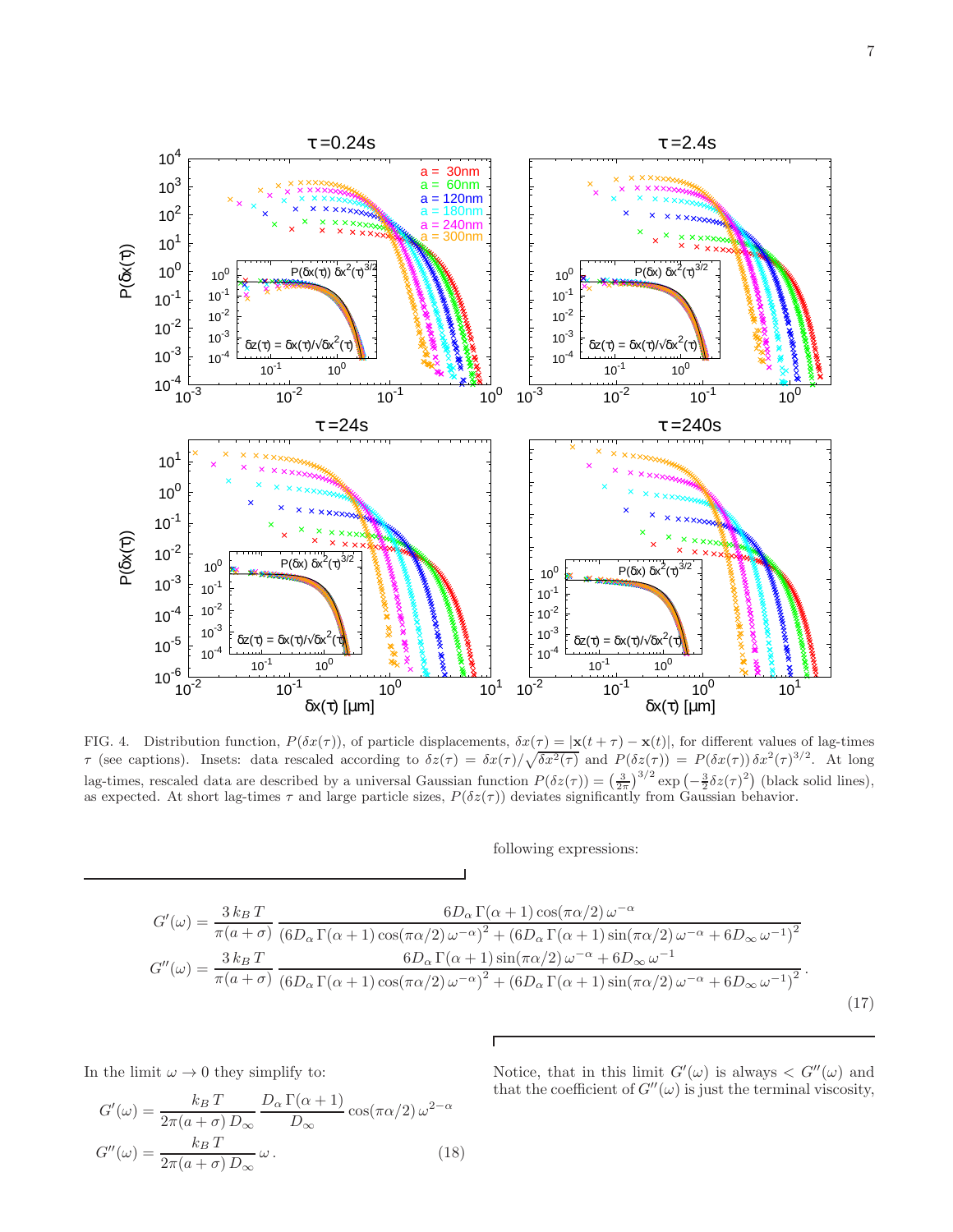

<span id="page-7-1"></span>FIG. 5. Distribution function,  $Q(\theta_\tau)$ , of angles  $\theta_\tau$  between  $\tau$ -lagged particle vector displacements  $\mathbf{x}(t + \tau) - \mathbf{x}(t)$  and  $\mathbf{x}(t + 2\tau) - \mathbf{x}(t + \tau)$  taken consecutively along the trajectory. Values of  $\tau$  are as in Fig. [4.](#page-6-0) At small  $\tau$  and large particles, significant deviations from the random distribution  $\sin(\theta_\tau)/2$ (black solid lines) appear.

 $\eta_{\infty}$ . In the opposite limit  $\omega \to \infty$  we find instead:

<span id="page-7-2"></span>
$$
G'(\omega) = \frac{k_B T}{2\pi (a + \sigma) D_{\alpha}} \frac{\cos(\pi \alpha/2)}{\Gamma(\alpha + 1)} \omega^{\alpha}
$$

$$
G''(\omega) = \frac{k_B T}{2\pi (a + \sigma) D_{\alpha}} \frac{\sin(\pi \alpha/2)}{\Gamma(\alpha + 1)} \omega^{\alpha}.
$$
(19)

In this limit,  $G'(\omega)$  and  $G''(\omega)$  have the same power-law behavior, with  $G'(\omega)$  smaller (resp., larger) than  $G''(\omega)$ for  $1/2 < \alpha < 1$  (resp.,  $0 < \alpha < 1/2$ ). Our results for the mean-square displacement  $\delta x^2(\tau) \sim \tau^{\alpha}$  with  $\alpha \gtrsim 0.5$ (Fig. [2A](#page-5-0)) then predict that  $G'(\omega) < G''(\omega)$  on the entire frequency range considered here.

In order to derive the complex shear modulus  $\hat{G}(\omega)$ of the chromatin solution, we resorted to the numer-ical method developed by Evans and coworkers<sup>[35](#page-9-34)-37</sup>. The method allows a straightforward evaluation of the Laplace transform  $\delta \tilde{x}^2(s = i\omega)$  of  $\delta x^2(\tau)$  through the formula:

<span id="page-7-3"></span>
$$
-\omega^2 \delta \tilde{x}^2 (s = i\omega) = i\omega \delta x^2 (0) + (1 - e^{-i\omega \tau_1}) \frac{(\delta x^2 (\tau_1) - \delta x^2 (0))}{\tau_1} + 6D_{\infty} e^{-i\omega \tau_1} + \sum_{j=2}^J \left( \frac{\delta x^2 (\tau_j) - \delta x^2 (\tau_{j-1})}{\tau_j - \tau_{j-1}} \right) (e^{-i\omega \tau_{j-1}} - e^{-i\omega \tau_j}),
$$
\n(20)

where  $(\tau = 0, \delta x^2(\tau = 0)), (\tau = \tau_1, \delta x^2(\tau = \tau_1)), ...,$  $(\tau = \tau_J, \delta x^2(\tau = \tau_J)))$  is the time-series for  $\delta x^2(\tau)$ .

Results are summarized in Fig. [6.](#page-8-0) For small frequencies, we confirm the predicted results  $G'(\omega) \sim \omega^{1.5} \ll$  $G''(\omega) \approx \eta_{\infty}\omega$ , *i.e.* the polymer solution behaves as a typical viscous medium. For large frequencies, deviation from this behavior is particularly evident in the case of large particles where  $G'(\omega) \leq G''(\omega) \sim \omega^{1/2}$ , and the polymer solution behaves like a "power-law" liquid. Representative values for  $G'(\omega)$  and  $G''(\omega)$  at  $\omega = 0.1$ , 1 and 10 Hz are reported in Table [II.](#page-8-1)

## <span id="page-7-0"></span>IV. DISCUSSION AND CONCLUSIONS

The nucleus of eukaryotic cells is a highly crowded medium dominated by the presence of chromatin fibers which form an intricated polymer network. In this network, several protein complexes diffuse while target-ing specific genome sequencing<sup>[1](#page-9-0)</sup>. In order to understand the mechanisms of macromolecular diffusion inside the nucleus, the tracking of artificially-designed injected micron-sized particles (microrheology) has been recently introduced[3](#page-9-2)[,4](#page-9-3) .

In this work, we investigated the diffusion of 100 tracer particles inside a polymer environment modelling the structure of interphase chromosomes in mammals. In

particular, we considered particle sizes ranging from 30 to 300 nm in order to explore the dynamic response on polymer length-scales from the nominal chromatin diameter (30 nm) up to just slight above the so-called mesh (entanglement) size of the chromatin solution,  $d_T \approx 245$  $\text{nm}^{\text{10}}$  $\text{nm}^{\text{10}}$  $\text{nm}^{\text{10}}$ .

In qualitative agreement with other computational studies<sup>[8](#page-9-7)[,9](#page-9-8)</sup> on the generic behaviour of micro-tracers in model polymer melts, we found that small particles undergo normal diffusion at all times, while intermediatesize particle sub-diffuse at short times and diffuse normally later on, see Fig. [2.](#page-5-0) In particular, terminal diffusivities can be understood in terms of the scaling theory proposed recently by Cai  $et al.<sup>14</sup>$  $et al.<sup>14</sup>$  $et al.<sup>14</sup>$ , see Fig. [3.](#page-5-1) Of remarkable interest is the dynamic behaviour at times shorter than the entanglement time,  $\tau_e$ , in particular for big particles. In fact, the sub-diffusive behaviour appears here to be associated to temporary trapping on scales compatible with the emerging of topological constraints in the underlying chromatin solution, see Fig. [4](#page-6-0) and Fig. [5.](#page-7-1) Interestingly, two independent experimental studies on murine fibroblasts<sup>[3](#page-9-2)</sup> and human HeLa cells<sup>[6](#page-9-5)</sup> employing micro-tracers of, respectively, 0.1 and 1.0 micron of diameter found particle trapping in nuclear domains of size  $\approx 290$  nm and  $\approx 250$  nm respectively, which is in good quantitative agreement with the nominal mesh size of our chromatin solution. We stress nonetheless, that here we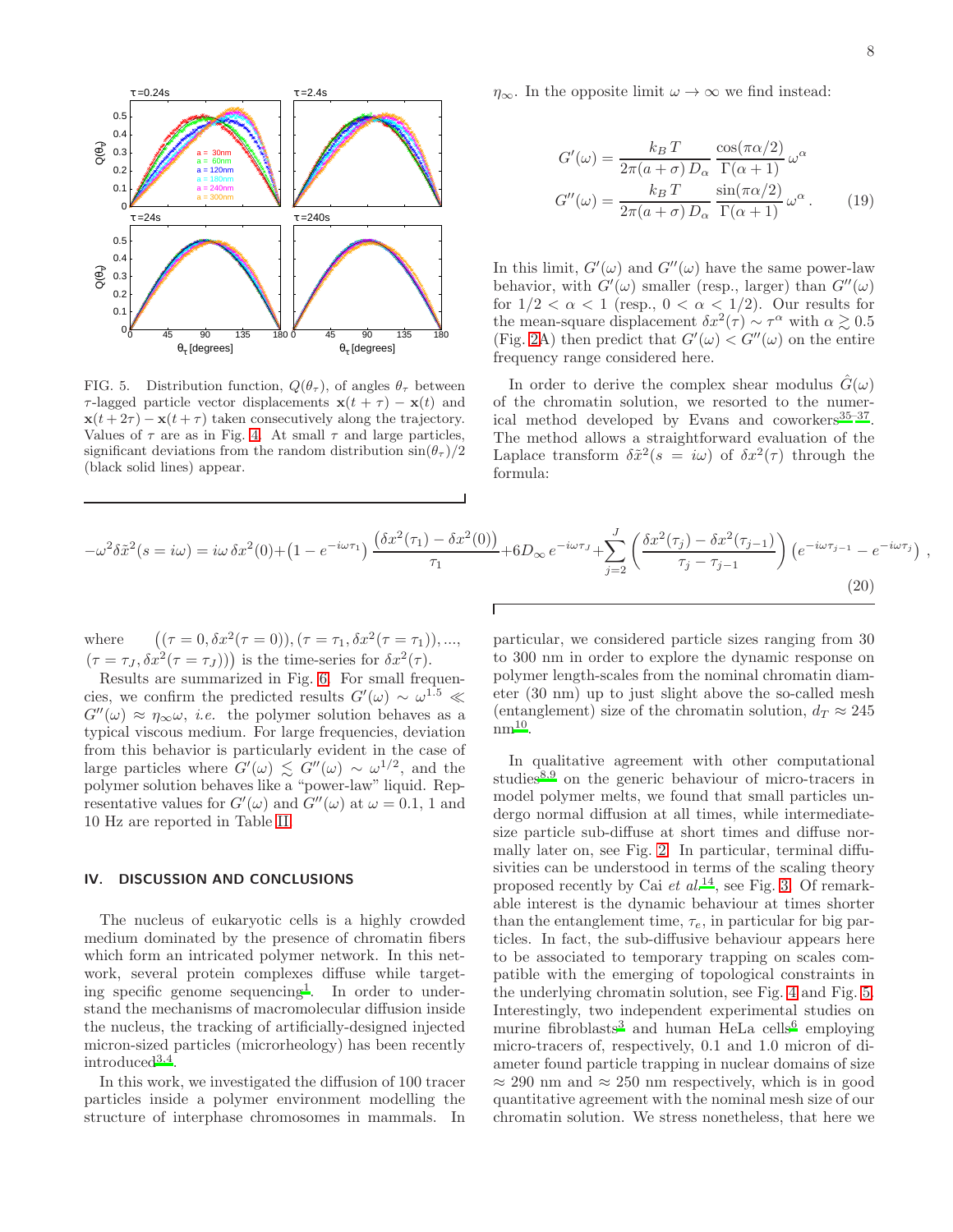

<span id="page-8-0"></span>FIG. 6. Storage,  $G'(\omega)$ , and loss,  $G''(\omega)$ , moduli as a function of frequency  $\omega$ . For small frequencies,  $G''(\omega) \approx \eta_{\infty} \omega$  (solid lines) with  $G''(\omega) \gg G'(\omega) \sim \omega^{1.5}$ , *i.e.* the medium responds as a standard viscous fluid, see Eq. [18](#page-6-1) with  $\alpha = 0.5$ . For large frequencies and large length-scales, the elastic modulus becomes comparable to the loss modulus  $G'(\omega) \approx G''(\omega) \approx \omega^{1/2}$  as expected, see Eq. [19](#page-7-2) with  $\alpha = 0.5$ . Numerical data for G' and G'' have been obtained from numerical calculation of  $\delta \tilde{x}^2(s = i\omega)$ , Eq. [20,](#page-7-3) followed by smoothing<sup>[35](#page-9-34)</sup> for better visualization. Vertical dashed lines mark the position of the frequency  $\tau_e^{-1}$  equal to the inverse of the entanglement time  $\tau_e \approx 32$  seconds, see Fig. [2](#page-5-0) for comparison.

|                   | $0.1$ Hz |                   | $1$ Hz                         |        | $10$ Hz    |        |
|-------------------|----------|-------------------|--------------------------------|--------|------------|--------|
| $a \, \text{lnm}$ | [Pa]     | [Pa]              | $ G' \operatorname{Pa}   G'' $ | [Pa]   | [Pa]   G'' | Pa     |
| 30                |          | 0.0214            |                                | 0.2045 |            | 2.0651 |
| 60                | 0.0004   | $0.0238$ 0.0079   |                                | 0.2532 |            | 2.2061 |
| 120               |          | 0.0423            | 0.0712                         | 0.3948 | 0.7009     | 2.3778 |
| 180               | 0.0086   | $0.0882$ $0.2260$ |                                | 0.6865 | 1.6126     | 2.8336 |
| 240               | 0.0349   | 0.1469            | 0.4959                         | 1.0163 | 2.6690     | 3.5608 |
| 300               | 0.0747   | $0.2972$ $0.8674$ |                                | 1.4476 | 3.7901     | 4.5105 |

<span id="page-8-1"></span>TABLE II. Representative values of  $G'(\omega)$  and  $G''(\omega)$  taken at frequencies  $\omega = 0.1$ , 1 and 10 Hz. Data which are too noisy have not been reported.

reinterpret the experimentally observed caging as simply being the consequence of the formation of entanglements in the chromatin fiber, *i.e.* as a genuine polymer ef- $fect<sup>28,29</sup>$  $fect<sup>28,29</sup>$  $fect<sup>28,29</sup>$  $fect<sup>28,29</sup>$ .

We compare then our predictions for the storage,  $G'(\omega)$ , and loss,  $G''(\omega)$ , moduli to corresponding results for fibroblasts and HeLa cells. For micro-tracers of  $0.1\mu$ m-diameter in fibroblasts, Tseng *et al.*<sup>[3](#page-9-2)</sup> found that the nuclear medium responds elastically in the range [1 – 10] Hz with a plateau modulus  $G'(\omega) \approx 10$  Pa and  $G''(\omega)$  in the range [3 – 10] Pa. This contrasts with our findings in several respects: our predicted environment is in general much softer (see Table [II\)](#page-8-1), and we do not observe any plateau, for our simulated medium results more liquid-like than solid-like. On the other hand, the work by Hameed *et al.*<sup>[6](#page-9-5)</sup> on HeLa cells explored by  $1\mu$ msized particles suggests a much softer nuclear environment with  $G'(\omega) \approx 0.1$  Pa >  $G''(\omega) \approx 0.05$  Pa at  $\omega = 1$ Hz. While still suggesting a nucleus which is more solidthan liquid-like, these results are quantitatively closer to ours, although they were obtained with a quite larger tracer bead than the ones used in our simulations.

Quantitative differences between these two experi-

ments can be due to the different cell lines used, while differences between experiments and theory might be due to the simplicity of the polymer model. In particular, we would like to stress two important points which were neglected in our study.

First, a conspicuous number of experimental observations[27](#page-9-25)[,38](#page-9-36)[,39](#page-9-37) demonstrated that chromatin loci far along the sequence frequently interact with each other because of the presence of specific protein bridges. From a polymer physics perspective, this creates effective chromatin-chromatin cross-links. It was suggested<sup>[8](#page-9-7)</sup> that permanent cross-links in polymer solutions and melts might alter significantly the diffusive behavior of micro-particles when their size becomes comparable to the polymer mesh size. Therefore, as a possible avenue for further investigations, it would be interesting to clarify to which extent crosslinks added to the system would alter the viscoelastic behaviour reported here for non cross-linked chromatin fibers.

Second, recent experimental [s](#page-9-5)tudies $6,40$  $6,40$  demonstrated that chromosomal activity and chromosomal loci dynamics is the result of a subtle interplay between passive thermal diffusion and active, ATP-dependent mo